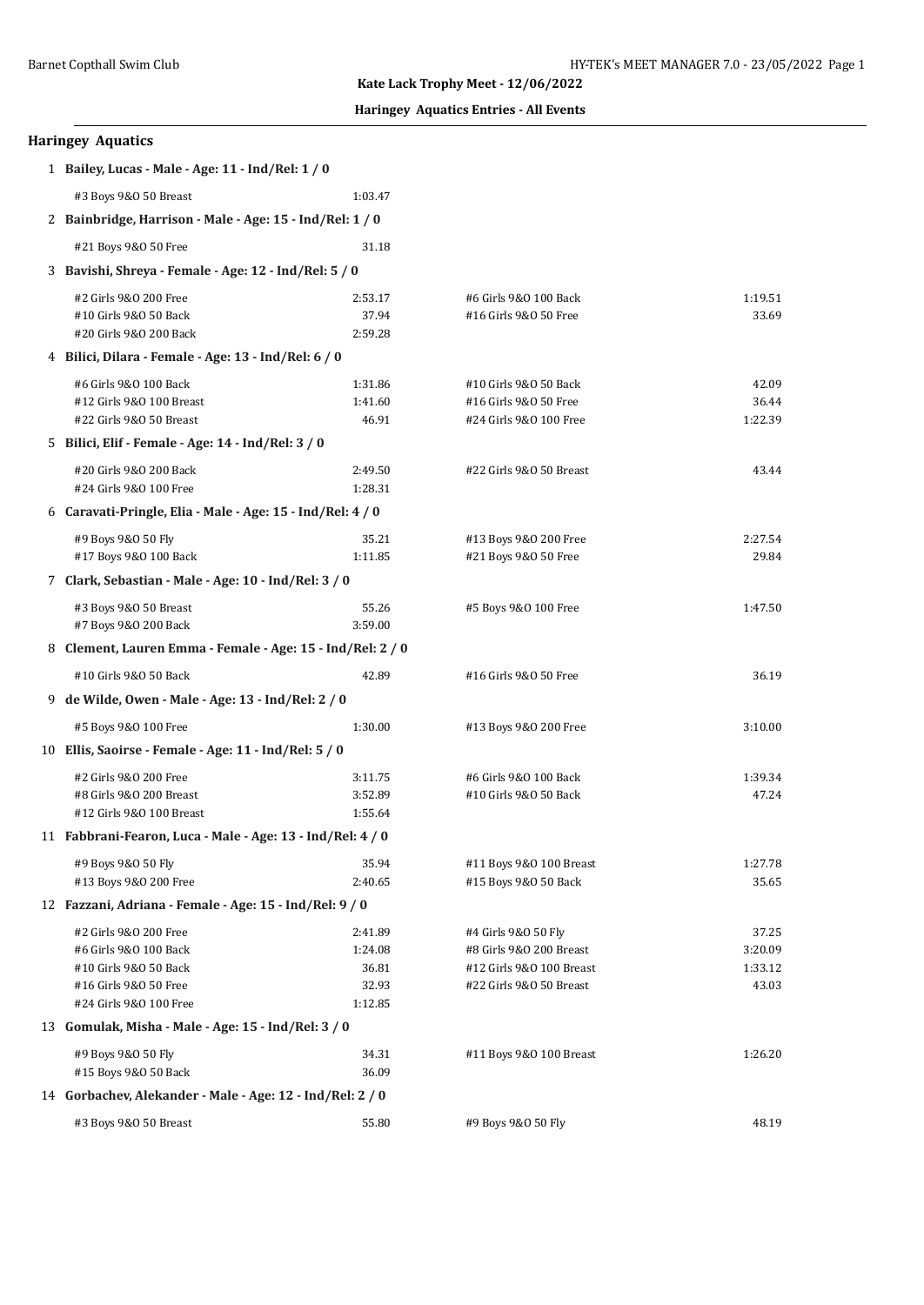# **Kate Lack Trophy Meet - 12/06/2022**

# **Haringey Aquatics Entries - All Events**

# **Haringey Aquatics**

| 15 Grzybek, Maja - Female - Age: 15 - Ind/Rel: 9 / 0      |                                                             |                          |                |  |  |
|-----------------------------------------------------------|-------------------------------------------------------------|--------------------------|----------------|--|--|
| #2 Girls 9&0 200 Free                                     | 2:21.76                                                     | #4 Girls 9&0 50 Fly      | 34.65          |  |  |
| #8 Girls 9&0 200 Breast                                   | 3:06.65                                                     | #10 Girls 9&0 50 Back    | 36.40          |  |  |
| #12 Girls 9&0 100 Breast                                  | 1:26.98                                                     | #16 Girls 9&0 50 Free    | 29.51          |  |  |
| #18 Girls 9&0 100 Fly                                     | 1:25.44                                                     | #22 Girls 9&0 50 Breast  | 39.51          |  |  |
| #24 Girls 9&0 100 Free                                    | 1:04.67                                                     |                          |                |  |  |
|                                                           | 16 Hanson, Amy - Female - Age: 12 - Ind/Rel: 5 / 0          |                          |                |  |  |
| #2 Girls 9&0 200 Free                                     | 2:55.42                                                     | #4 Girls 9&0 50 Fly      | 39.31          |  |  |
| #10 Girls 9&0 50 Back                                     | 42.02                                                       | #12 Girls 9&0 100 Breast | 1:30.50        |  |  |
| #16 Girls 9&0 50 Free                                     | 34.61                                                       |                          |                |  |  |
|                                                           | 17 Harden-Wilson, Stephen - Male - Age: 17 - Ind/Rel: 4 / 0 |                          |                |  |  |
| #9 Boys 9&0 50 Fly                                        | 30.78                                                       | #15 Boys 9&0 50 Back     | 30.92          |  |  |
| #17 Boys 9&0 100 Back                                     | 1:07.27                                                     | #21 Boys 9&0 50 Free     | 27.75          |  |  |
| 18 Hurcombe, Lulu - Female - Age: 10 - Ind/Rel: 6 / 0     |                                                             |                          |                |  |  |
| #2 Girls 9&0 200 Free                                     | 2:35.52                                                     | #6 Girls 9&0 100 Back    | 1:21.98        |  |  |
| #10 Girls 9&0 50 Back                                     | 37.37                                                       | #16 Girls 9&0 50 Free    | 32.91          |  |  |
| #20 Girls 9&0 200 Back                                    | 2:53.17                                                     | #24 Girls 9&0 100 Free   | 1:09.86        |  |  |
| 19 Ilhan, Huseyin Yigit - Male - Age: 12 - Ind/Rel: 3 / 0 |                                                             |                          |                |  |  |
| #9 Boys 9&0 50 Fly                                        | 51.98                                                       | #13 Boys 9&0 200 Free    | 3:17.28        |  |  |
| #15 Boys 9&0 50 Back                                      | 44.31                                                       |                          |                |  |  |
| 20 Ilhan, Ipek - Female - Age: 9 - Ind/Rel: 2 / 0         |                                                             |                          |                |  |  |
| #10 Girls 9&0 50 Back                                     | 52.17                                                       | #16 Girls 9&0 50 Free    | 48.82          |  |  |
| 21 Jones, Rannie - Female - Age: 11 - Ind/Rel: 6 / 0      |                                                             |                          |                |  |  |
|                                                           |                                                             |                          |                |  |  |
| #2 Girls 9&0 200 Free                                     | 3:28.66                                                     | #4 Girls 9&0 50 Fly      | 57.71          |  |  |
| #6 Girls 9&0 100 Back<br>#12 Girls 9&0 100 Breast         | 1:48.79                                                     | #10 Girls 9&0 50 Back    | 52.46<br>41.92 |  |  |
|                                                           | 1:59.81                                                     | #16 Girls 9&0 50 Free    |                |  |  |
| 22 Khan, TaoHai - Male - Age: 11 - Ind/Rel: 2 / 0         |                                                             |                          |                |  |  |
| #3 Boys 9&0 50 Breast                                     | 54.72                                                       | #5 Boys 9&0 100 Free     | 1:30.00        |  |  |
| 23 Manassero, Michael - Male - Age: 14 - Ind/Rel: 4 / 0   |                                                             |                          |                |  |  |
| #3 Boys 9&0 50 Breast                                     | 44.77                                                       | #5 Boys 9&0 100 Free     | 1:20.16        |  |  |
| #9 Boys 9&0 50 Fly                                        | 44.09                                                       | #11 Boys 9&0 100 Breast  | 1:41.28        |  |  |
| 24 McQuaid, James - Male - Age: 13 - Ind/Rel: 3 / 0       |                                                             |                          |                |  |  |
| #9 Boys 9&0 50 Fly                                        | 59.94                                                       | #11 Boys 9&0 100 Breast  | 1:55.00        |  |  |
| #13 Boys 9&0 200 Free                                     | 3:30.00                                                     |                          |                |  |  |
| 25 Panayi, Zoe - Female - Age: 13 - Ind/Rel: 5 / 0        |                                                             |                          |                |  |  |
| #4 Girls 9&0 50 Fly                                       | 34.50                                                       | #14 Girls 9&0 200 Fly    | 2:45.37        |  |  |
| #16 Girls 9&0 50 Free                                     | 33.66                                                       | #18 Girls 9&0 100 Fly    | 1:16.84        |  |  |
| #24 Girls 9&0 100 Free                                    | 1:15.00                                                     |                          |                |  |  |
| 26 Ratcliffe, Angus - Male - Age: 15 - Ind/Rel: 6 / 0     |                                                             |                          |                |  |  |
| #5 Boys 9&0 100 Free                                      | 1:12.50                                                     | #7 Boys 9&0 200 Back     | 2:51.46        |  |  |
| #13 Boys 9&0 200 Free                                     | 2:32.36                                                     | #15 Boys 9&0 50 Back     | 35.84          |  |  |
| #17 Boys 9&0 100 Back                                     | 1:16.38                                                     | #21 Boys 9&0 50 Free     | 30.94          |  |  |
| 27 Ridard, Luca - Male - Age: 14 - Ind/Rel: 2 / 0         |                                                             |                          |                |  |  |
| #11 Boys 9&0 100 Breast                                   | 1:20.96                                                     | #15 Boys 9&0 50 Back     | 34.19          |  |  |
| 28 Spyrou, Isabel - Female - Age: 14 - Ind/Rel: 6 / 0     |                                                             |                          |                |  |  |
| #2 Girls 9&0 200 Free                                     | 2:43.59                                                     | #4 Girls 9&0 50 Fly      | 38.79          |  |  |
| #10 Girls 9&0 50 Back                                     | 40.45                                                       | #16 Girls 9&0 50 Free    | 33.70          |  |  |
| #18 Girls 9&0 100 Fly                                     | 1:31.73                                                     | #24 Girls 9&0 100 Free   | 1:15.10        |  |  |